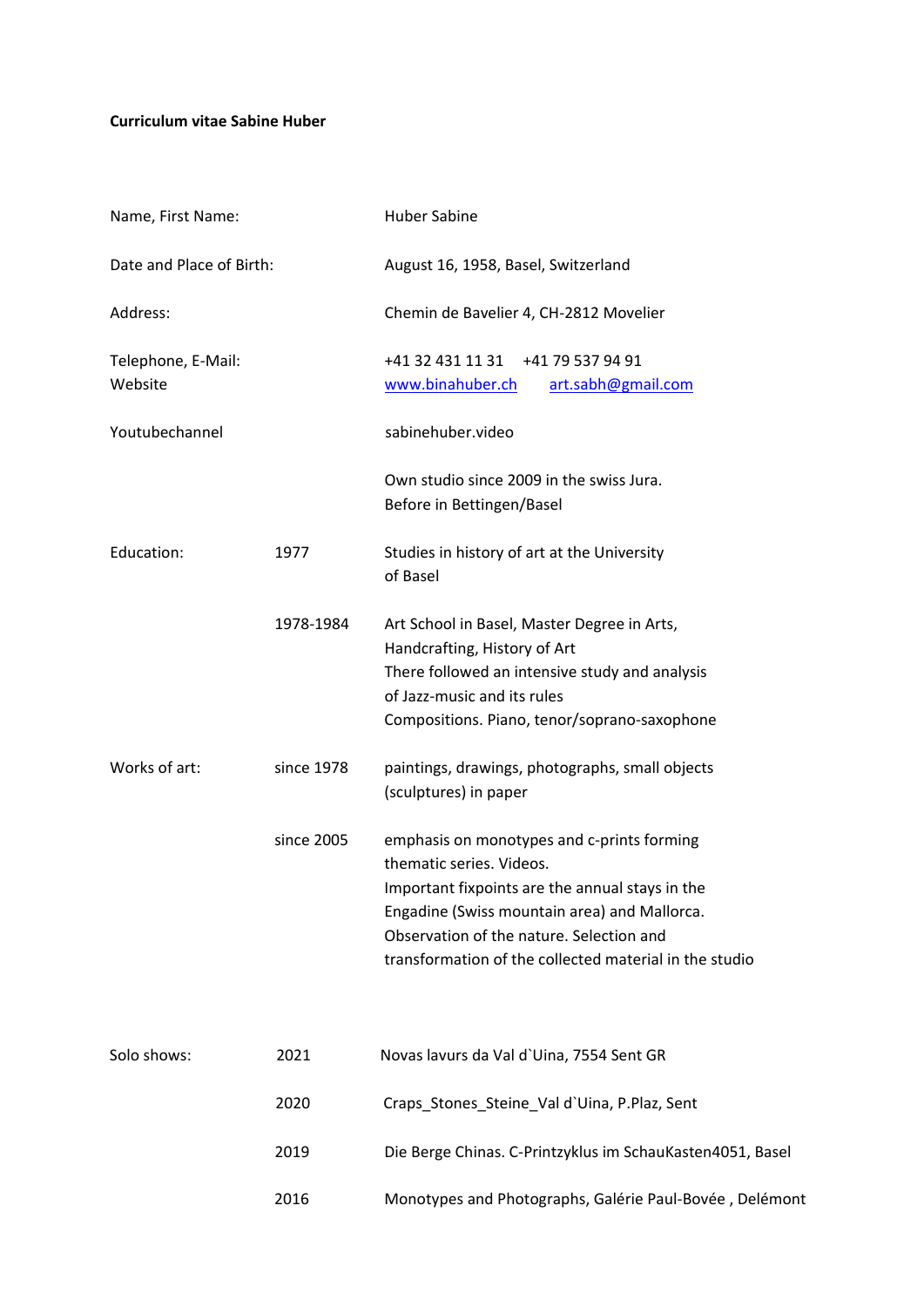|                    | 2015 | Sent, P. Plaz, Engiadina Bassa. Digital prints,<br>Computermodifizierte Aquarellserien und<br>Pflanzendirektabdrucke         |
|--------------------|------|------------------------------------------------------------------------------------------------------------------------------|
|                    | 2015 | Haus Moulin Neuf, Roggenburg, Thé dansant,<br>Pflanzenabdruckserie 5-teilig und s/w-Umkehrungen<br>derselben, digital prints |
|                    | 2012 | Silentium. Galérie de la farb, Delémont, Suisse<br><b>Fondation Anne et Robert Bloch</b>                                     |
|                    |      | Werke im Schaukasten 4051 Basel, Nik Hausmann                                                                                |
|                    | 2011 | Monotypes. Artsenal éspace d'art contemporain, Delémont,<br>Suisse                                                           |
|                    | 2008 | The Power of Nature. Holzabdrucke auf Papier<br>Alte Post Riehen, Schweiz                                                    |
|                    | 2007 | Aua e crappa. Arbeiten auf Papier. Grotta da<br>Cultura, Sent, Switzerland                                                   |
|                    | 2005 | Roots. Message from the brave old world.<br>Kbs, Basel, Switzerland                                                          |
|                    | 1997 | 61 Quadrate. Atelier cinq, Basel, Switzerland                                                                                |
|                    | 1988 | Galerie Dalbehysli, Basel, Switzerland                                                                                       |
|                    |      |                                                                                                                              |
| Group exhibitions: | 2022 | Galerie Carzaniga, Basel, Gruppenausstellung 125 Jahre SGBK                                                                  |
|                    | 2022 | Miniprint international of Cadaqués                                                                                          |
|                    | 2021 | Buchprojekt SGBK, Basler Künstlerinnen                                                                                       |
|                    | 2021 | Winner: Photographer of the month, June 2021<br>ITSLIQUID.COM Venedig, Italy                                                 |
|                    | 2021 | Miniprint Internacional de Cadaqués, Spain                                                                                   |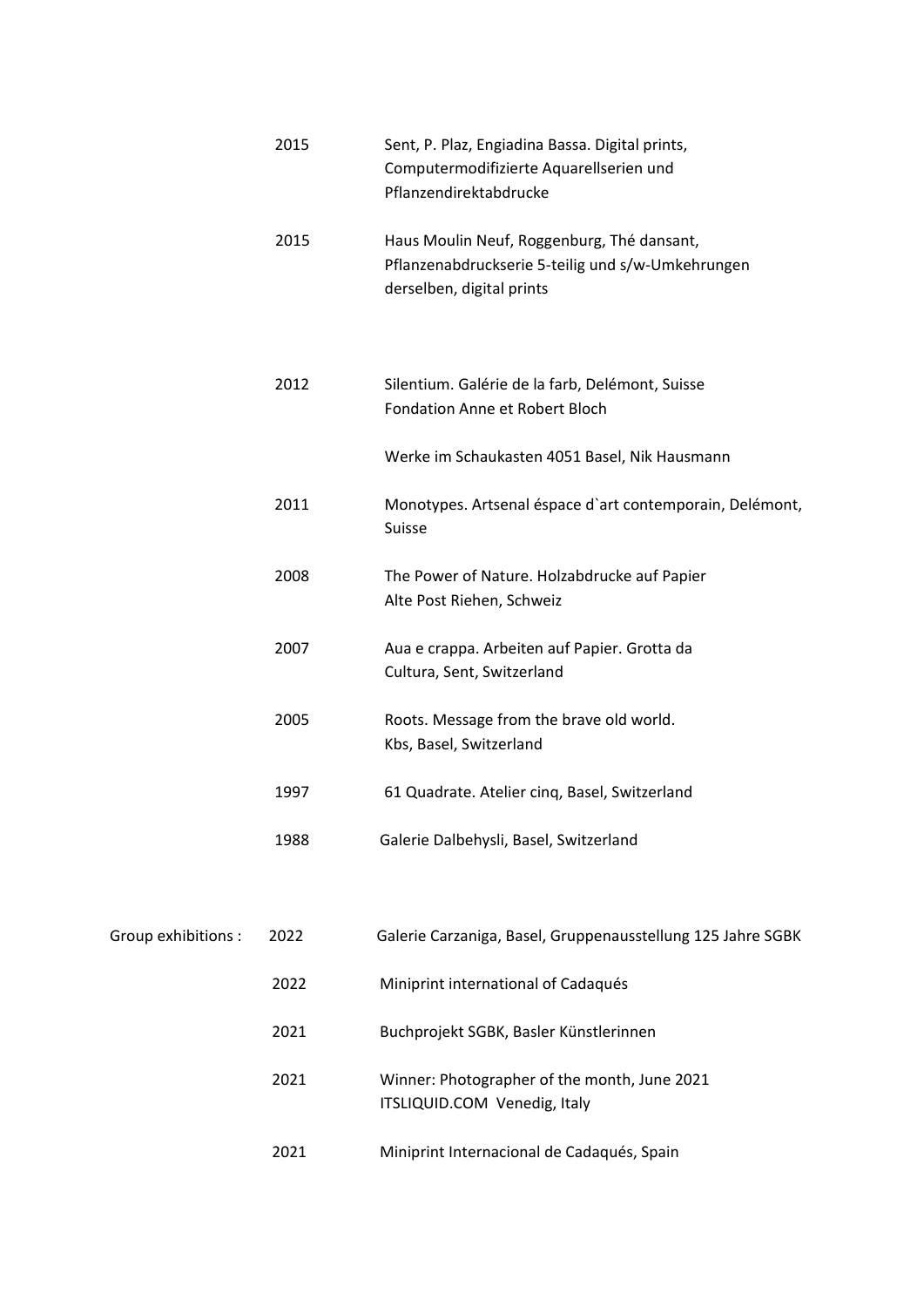- 2021 13h Biennial Miniature Print International Exhibition Grace Ross Shanley Gallery, Norwalk, USA
- 2020 Entre femmes! Les collections du musée jurassien des arts. Moutier

| 2020 | Biennale de Visarte Jura à Courfaivre                                                                                                                    |
|------|----------------------------------------------------------------------------------------------------------------------------------------------------------|
| 2019 | Cantonale Berne Jura, LA NEF. Le Noirmont                                                                                                                |
| 2018 | XVIIe Biennale de visarte.jura                                                                                                                           |
| 2017 | 11th Bienniale Miniature Print Show<br>Bendheim Gallery / Center for Contemporary Printmaking,<br>Norwalk, U.S.A.                                        |
| 2017 | Projekt: Summe BS. 13h Screening 11.11.17-12.11.17<br>Neues Kino, Basel                                                                                  |
| 2017 | Miniprint Internacional de Cadaqués, Spain                                                                                                               |
| 2017 | Projekt: St. Petersburger Hängung<br>im Kunstraum RISS, Samedan, GR                                                                                      |
| 2016 | XVIème Biennale de visarte.jura, Sainte-Ursanne                                                                                                          |
| 2016 | <b>OXYGEN</b> Contemporary Video and Performing<br>Art Festival, Rome, Italy                                                                             |
| 2014 | Hybrid Identities, International Experimental Video Art<br>Festival, Meca Art Center, Almeria, Spain                                                     |
| 2014 | Hidden Rooms-Identities. Cities. Memories, International<br>Video Art, Experimental Dance And Performance Festival,<br>Palazzo Ca`Zanardi, Venice, Italy |
| 2014 | Nachtflimmern, 4 Film- und Videonächte, Projekt-<br>raum M54, Mörsbergerstrasse 54, Basel                                                                |
| 2014 | Neue Positionen 2, Ausstellung der SGBK Basel                                                                                                            |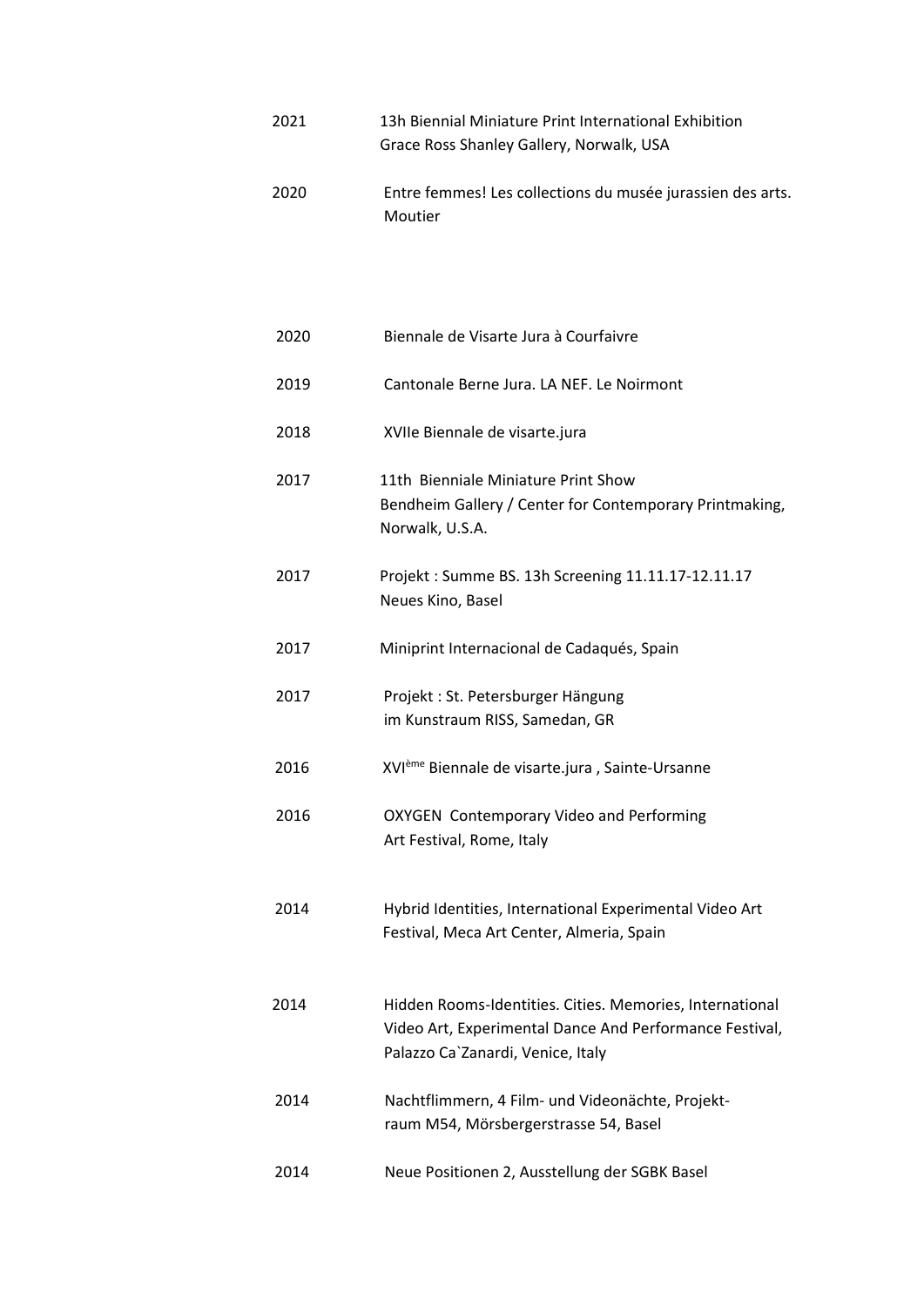|         | 2014 | Exposition collective 20ème anniversaire de la<br>Fondation Anne et Robert Bloch, Delémont                                                                                                                            |  |
|---------|------|-----------------------------------------------------------------------------------------------------------------------------------------------------------------------------------------------------------------------|--|
|         |      | XV <sup>ème</sup> Biennale de visarte.jura, Saint-Ursanne                                                                                                                                                             |  |
|         | 2013 | Du Gueulard, La Collection Jurassienne des<br>Beaux-Arts, Acquisitions, Fours à Chaux, Ste. Ursanne                                                                                                                   |  |
|         | 2013 | Hiver 2013. Exposition nationale Suisse d'art<br>contemporain. Place Suisse des arts Lausanne,<br>Switzerland                                                                                                         |  |
|         | 2013 | Taller Galeria Fort, Cadaqués, Girona, Spain<br>Fundacio Tharrats d'art gràfic. Pineda de mar<br>Barcelona, Spain<br>Étang d'art, Bages, France<br>Wingfield Barnes. Wingfield, Eye, Suffolk, Great<br><b>Britain</b> |  |
|         | 2012 | Grand salon du CCL et musée de Ste. Imier, Switzerland                                                                                                                                                                |  |
|         | 2011 | Biennale Florence, Italy                                                                                                                                                                                              |  |
|         |      | Miniprint international. Cadaqués, Girona, Spain                                                                                                                                                                      |  |
|         | 2010 | Biennale de visarte, Delémont, Switzerland<br>Artbygenève, IAPMA world paper, Genève, Switzerland<br>9th Lessedra world art print annual, Sofia, Bulgaria                                                             |  |
|         | 2009 | Regionale, M54, Basel, Switzerland                                                                                                                                                                                    |  |
| 2008    |      | Regionale, Kunsthalle Basel, Switzerland                                                                                                                                                                              |  |
|         | 2001 | Regionale, Kunstraum Riehen, Switzerland                                                                                                                                                                              |  |
|         | 1999 | Kunstkredit, Basel, Switzerland                                                                                                                                                                                       |  |
|         | 1982 | Weihnachtsausstellung der Basler Künstlerinnen und<br>Künstler                                                                                                                                                        |  |
| Videos: | 2018 | La Numérisation / SH is cloned                                                                                                                                                                                        |  |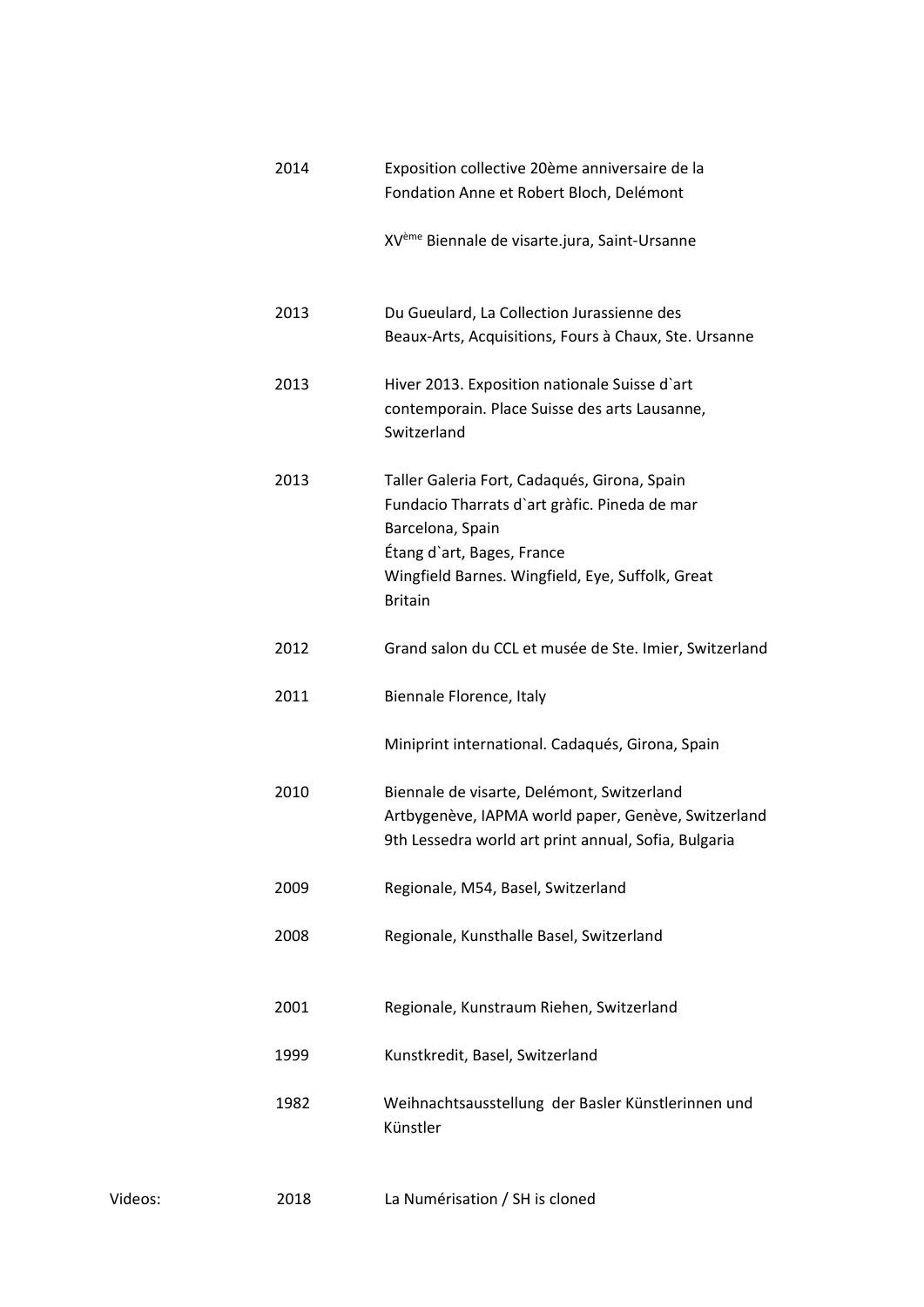| 2018 | Bessie's Chinaschilf                                                         |
|------|------------------------------------------------------------------------------|
| 2016 | O.K. grey<br><b>Bopping</b><br>Agua moça                                     |
| 2014 | Farbwasser<br>Thé dansant<br>Performance «Le chevreuil aux oreilles de lapin |
| 2010 | <b>Constant Workflow</b><br>Room At The Top<br>Winteratelier                 |
| 2004 | Arbeitsplätze Unterengadin                                                   |

| Ankäufe | 2015 | Privatsammlung Zofingen  |
|---------|------|--------------------------|
|         | 2016 | Musée jurassien des arts |

Websites

[www.binahuber.ch](http://www.binahuber.ch/)